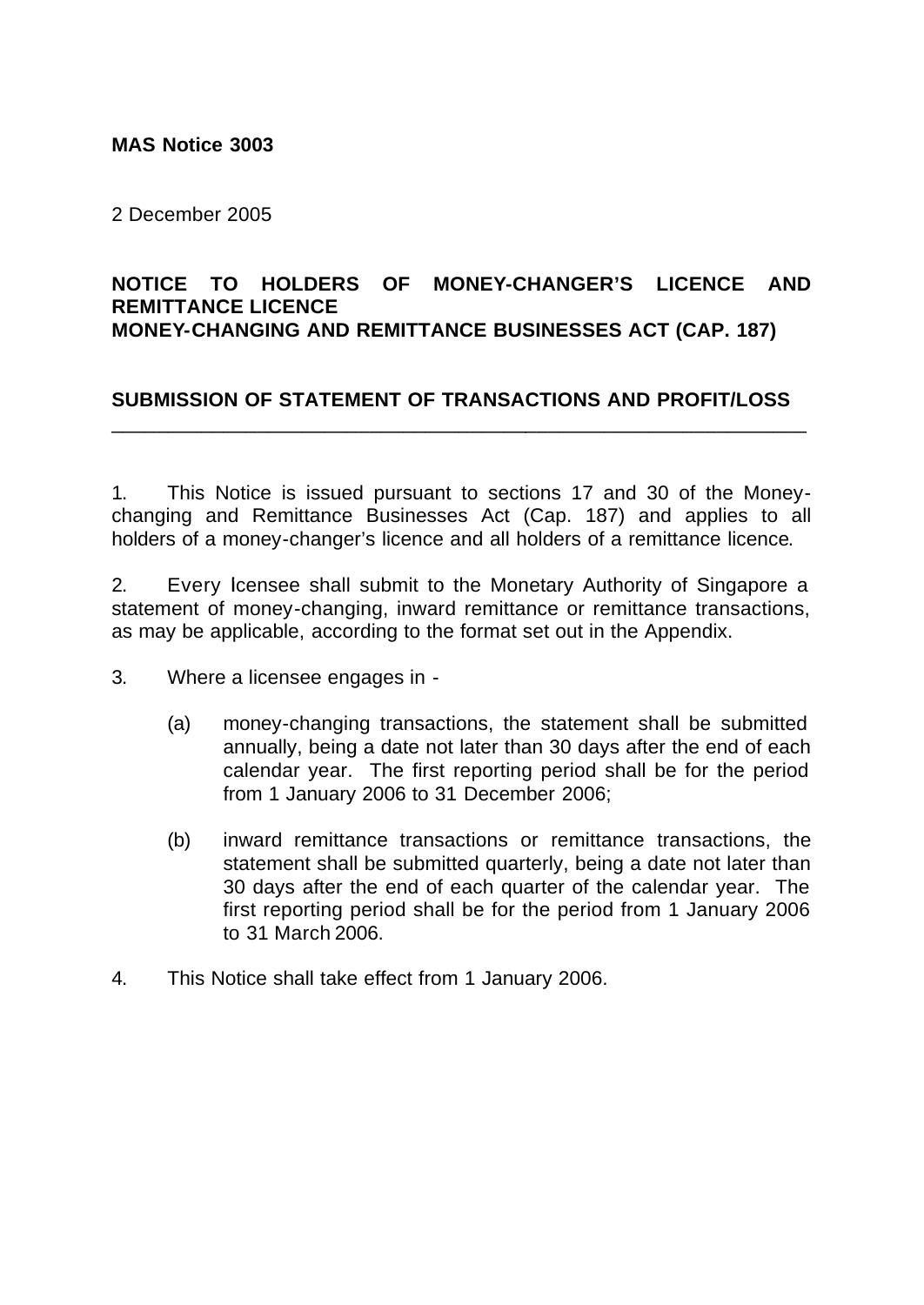#### **THE MONETARY AUTHORITY OF SINGAPORE MONEY-CHANGING AND REMITTANCE BUSINESSES ACT (CAP. 187) SECTIONS 17 and 30**

### **STATEMENT OF TRANSACTIONS AND PROFIT/LOSS**

( Name of Licensee )

For the Period (Start Date ) to (End Date )

#### **Part I - Money-changing Transactions**

j

|                                     | <b>Foreign Currencies</b> |               |
|-------------------------------------|---------------------------|---------------|
|                                     | <b>Purchase</b>           | <b>Sale</b>   |
| Purchase from/sale to               | $(A)=(1)+(2)$             | $(A)=(1)+(2)$ |
| In the case of other money-changers | (1)=(a)+(b)               | (1)=(a)+(b)   |
| outside Singapore<br>(a)            | (a)                       | (a)           |
| in Singapore<br>(b)                 | (b                        | (b)           |
| In other cases                      | (2)=(a)+(b)               | (2)=(a)+(b)   |
| individual persons<br>(a)           | (a)                       | (a)           |
| other persons<br>(b)                | (b)                       | (b)           |

### **Part II - Remittance Transactions/ Inward Remittance Transactions**

|              |                                    |                                                | For<br><b>Remittances</b> | <b>For Inward</b><br><b>Remittances</b> |
|--------------|------------------------------------|------------------------------------------------|---------------------------|-----------------------------------------|
| A            |                                    | <b>Funds accepted</b>                          | $(A)=(1)+(2)$             | (A)=(1)                                 |
| 1            |                                    | From persons resident outside Singapore        | $(1)=(a)+(b)$             | $(1)=(a)+(b)$                           |
|              | (a)                                | In the case of other remittance agents         | (a)                       | (a)                                     |
|              | (b)                                | In other cases                                 | $(b)=(i)+(ii)$            | $(b)=$ (i)+(ii)                         |
|              |                                    | (i) individual persons                         | (i)                       | (i)                                     |
|              |                                    | (ii) other persons <sup>1</sup>                | (ii)                      | (iii)                                   |
|              |                                    |                                                |                           |                                         |
| $\mathbf{2}$ | From persons resident in Singapore |                                                | $(2)=(a)+(b)$             |                                         |
|              | (a)                                | In the case of other holders of a remittance   | (a)                       |                                         |
|              |                                    | licence                                        |                           |                                         |
|              | (b)                                | In other cases                                 | $(b)=(i)+(ii)$            |                                         |
|              |                                    | (i) individual persons                         | (i)                       |                                         |
|              |                                    | (ii) other persons <sup>1</sup>                | (iii)                     |                                         |
| в            |                                    | <b>Funds remitted</b>                          |                           |                                         |
| 1            | To beneficiaries outside Singapore |                                                | $(1)=(a)+(b)+(c)+(d)$     |                                         |
|              |                                    | Transmitted by licensee through                |                           |                                         |
|              | (a)                                | banks licensed under the Banking Act (Cap. 19) | (a)                       |                                         |
|              |                                    | and banks in overseas jurisdictions            |                           |                                         |
|              | (b)                                | Other remittance agents outside Singapore      | (b)                       |                                         |
|              | (c)                                | Other holders of a remittance licence<br>in.   | (c)                       |                                         |
|              |                                    | Singapore                                      |                           |                                         |
|              | (d)                                | Others (please specify)                        | (d)                       |                                         |
|              |                                    |                                                |                           |                                         |
|              |                                    |                                                |                           |                                         |

<sup>1</sup> "Person" as defined under section 2(1) of the Interpretation Act (Cap. 1) includes any company or association or body of persons, corporate or unincorporated.